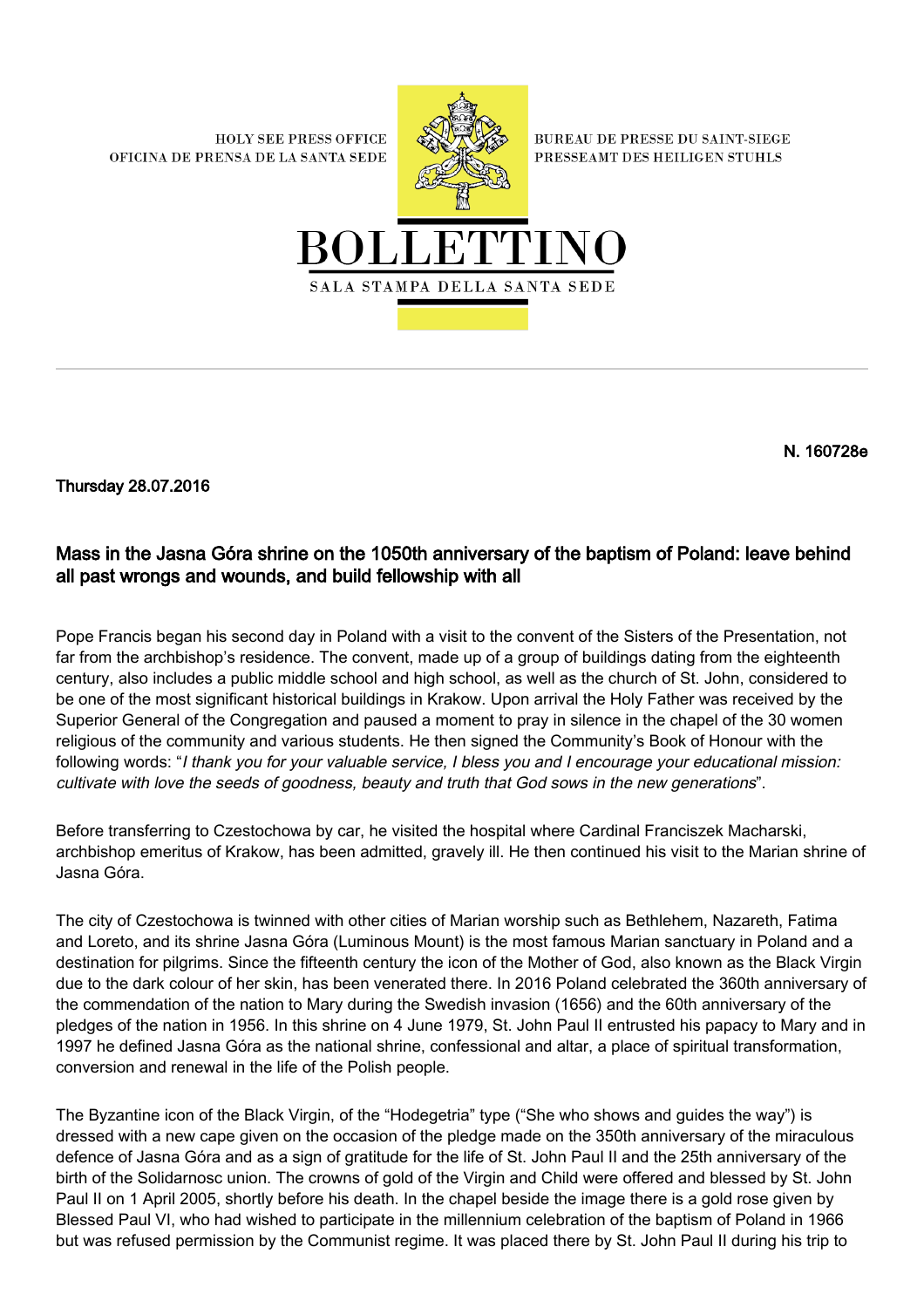Poland in 1979, as he did in 1982 with a gold crown bearing the phrase "Totus Tuus". In 2004 he also took the bloodstained fascia that the Pope was wearing at the time of the assassination attempt of 13 May 1981.

The shrine originates from 1382, when a monastery for Paulinosde Hungria was founded on the Jasna Góra hill. Around that time the famous icon of the Virgin appeared, and thereon Jasna Góra gradually became the most famous Marian shrine not only for Poland but also in surrounding nations. The influx of pilgrims made it necessary to construct new buildings between the fifteenth and twentieth centuries. The shrine is currently visited every year by four million pilgrims from more than eighty countries.

Upon arrival in Czestochowa, the Holy Father carried out an extended tour by popemobile to greet the faithful who awaited him in the courtyard of the shrine and its environs, and at 9.45 a.m. he was received in the monastery by the Superior General of the Order of St. Paul the First Hermit and by Fr. Arnold Chrapkowski. Three hundred fathers of this religious institute were gathered inside the Chapel of the Black Virgin. There, the Pope prayed in silence before the Marian icon and offered a golden rose as a tribute.

At 10.30 the Pope presided at Holy Mass on the occasion of the 1050th anniversary of the baptism of Poland, concelebrated with the bishops of Poland and thousands of priests, both Polish and of other nationalities. The Eucharistic celebration was attended by the president of the Republic, Andrzej Duda, and other state figures.

In his homily, the full text of which is given below, the Pope emphasises that God weaves in humanity the history of salvation, reiterating that the Lord prefers

"From the readings of this Liturgy a divine thread emerges, one that passes through human history and weaves the history of salvation. The apostle Paul tells us of God's great plan: 'When the fullness of time had come, God sent His son, born of a woman'. But history tells us that when this 'fullness of time' came, when God became man, humanity was not especially well-disposed, nor was there even a period of stability and peace: there was no 'Golden Age'. The scenario of this world did not merit the coming of God; indeed, 'His own received Him not. The fullness of time was thus a gift of grace: God filled our time out of the abundance of His mercy. Out of sheer love He inaugurated the fullness of time.

"It is particularly striking how the coming of God into history came about: He was 'born of a woman'. There was no triumphal entrance or striking epiphany of the Almighty. He did not reveal Himself as a brilliantly rising sun, but entered the world in the simplest of ways, as a child from His mother, with that 'style' that Scripture tells us is like a rainfall upon the land, like the smallest of seeds which sprouts and grows. Thus, contrary to our expectations and perhaps even our desires, the kingdom of God, now as then, 'does not come in a way that attracts attention', but rather in littleness, in humility.

"Today's Gospel takes up this divine thread delicately passing through history: from the fullness of time we come to the 'third day' of Jesus' ministry and the proclamation of the 'hour' of salvation. Time shortens, God always shows Himself in littleness. And so we come to 'the first of the signs that Jesus did', in Cana of Galilee.

"There is no amazing deed done before the crowd, or even a word to settle a heated political question like that of the subjection of the people to the power of Rome. Instead, in a small village, a simple miracle takes place and brings joy to the wedding of a young and completely anonymous family. At the same time, the water that became wine at the wedding banquet is a great sign, for it reveals to us the spousal face of God, a God Who sits at table with us, Who dreams and holds communion with us. It tells us that the Lord does not keep His distance, but is near and real. He is in our midst and He takes care of us, without making decisions in our place and without troubling Himself with issues of power. He prefers to let himself be contained in little things, unlike we who always want to possess something greater. To be attracted by power, by grandeur, by appearances, is tragically human. It is a great temptation that tries to insinuate itself everywhere. But to give oneself to others, eliminating distances, dwelling in littleness and living the reality of one's everyday life: this is exquisitely divine.

"God saves us, then by making Himself little, near and real. First God makes Himself little. The Lord, Who is 'meek and humble of heart', especially loves the little ones, to whom the kingdom of God is revealed; they are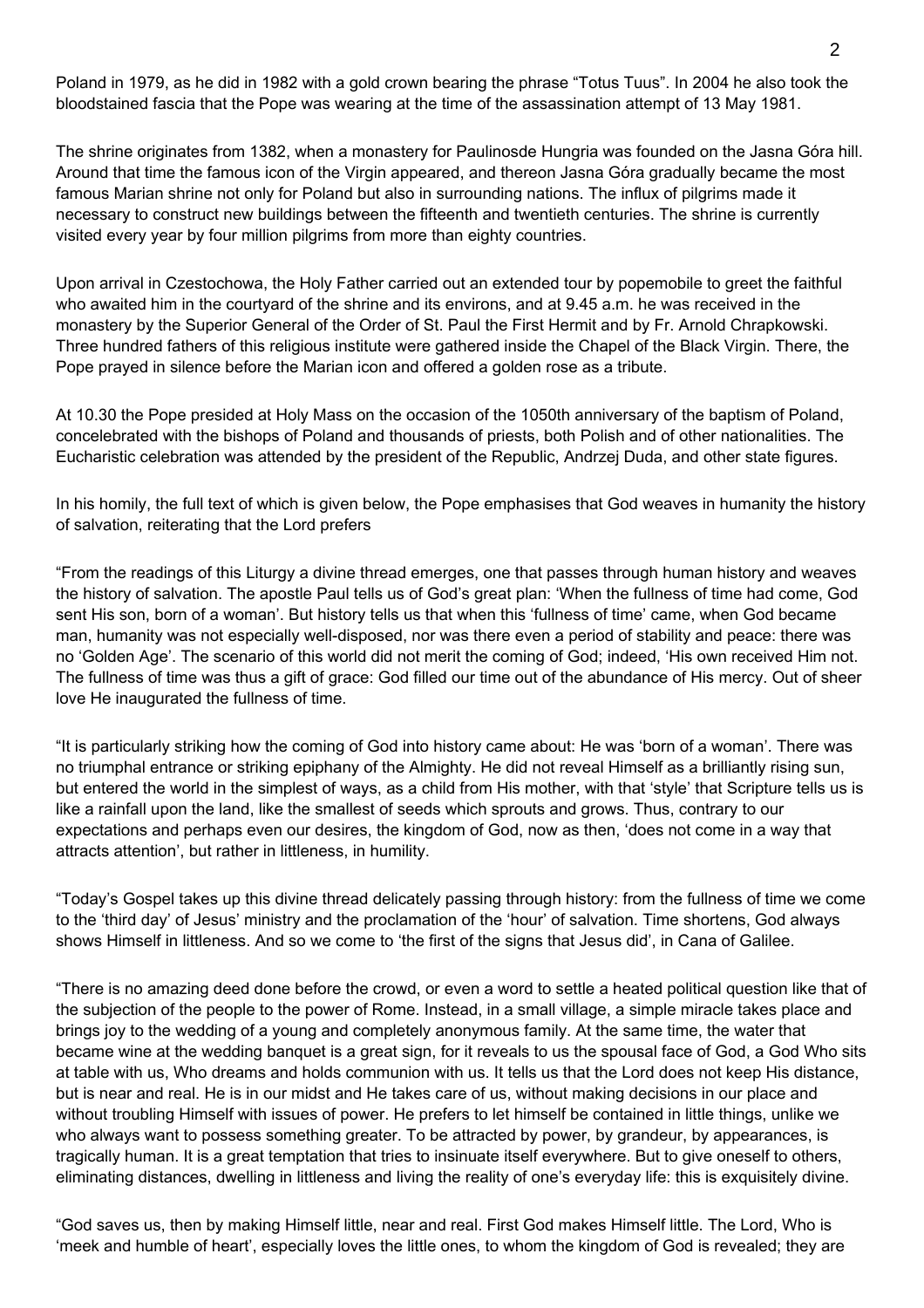great in His eyes and He looks to them. He especially loves them because they are opposed to the 'pride of life' that belongs to the world. The little ones speak His own language, that of the humble love that brings freedom. So He calls the simple and receptive to be His spokespersons; He entrusts to them the revelation of His name and the secrets of His heart. Our minds turn to so many sons and daughters of your own people, like the martyrs made the defenceless power of the Gospel shine forth, like those ordinary yet remarkable people who bore witness to the Lord's love amid great trials, and those meek and powerful heralds of mercy who were St. John Paul II and St. Faustina. Through these 'channels' of His love, the Lord has granted priceless gifts to the whole Church and to all mankind. It is significant that this anniversary of the baptism of your people exactly coincides with the Jubilee of mercy.

"Then too, God is near, His kingdom is at hand. The Lord does not want to be feared like a powerful and aloof sovereign. He does not want to remain on His throne in heaven or in history books, but loves to come down to our everyday affairs, to walk with us. As we think of the gift of a millennium so filled with faith, we do well before all else to thank God for having walked with your people, having taken you by the hand and accompanied you in so many situations. That is what we too, in the Church, are constantly called to do: to listen, to get involved and be neighbours, sharing in people's joys and struggles, so that the Gospel can spread every more consistently and fruitfully: radiating goodness through the transparency of our lives.

"Finally, God is real. Today's readings make it clear that everything about God's way of acting is real and concrete. Divine wisdom 'is like a master worker' and 'plays'. The Word becomes flesh, is born of a mother, is born under the law, has friends and goes to a party. The eternal is communicated by spending time with people and in concrete situations. Your own history, shaped by the Gospel, the Cross and fidelity to the Church, has seen the contagious power of a genuine faith, passed down from family to family, from fathers to sons and above all from mothers and grandmothers, whom we need so much to thank. In particular, you have been able to touch with your hand the real and provident tenderness of the Mother of all, whom I have come here as a pilgrim to venerate and whom we have acclaimed in the Psalm as the 'great pride of our nation'.

"It is to Mary, then that we, who have gathered here, now look. In her, we find complete conformity to the Lord. Throughout history, interwoven with the divine thread, is also a 'Marian thread'. If there is any human glory, any merit of our own in the fullness of time, it is she. Mary is that space, preserved free from sin, where God chose to mirror himself. She is the stairway God took to descend and draw near to us. She is the clearest sign of the fullness of time.

"In the life of Mary we admire that littleness that God loves, for he 'looked upon the humility of his servant', and 'lifted up the lowly'. He was so pleased with her that He let His flesh be woven from hers, so that the Virgin became the Mother of God, as an ancient hymn, sung for centuries, proclaims. To you who uninterruptedly come to her, converging upon this, the spiritual capital of the country, may she continue to point the way. May she help you to weave in your own lives the humble and simple thread of the Gospel.

"At Cana, as here in Jasna Góra, Mary offers us her nearness and helps us to discover what we need to live life to the full. Now as then, she does this with a mother's love, by her presence and counsel, teaching us to avoid hasty decisions and grumbling in our communities. As the Mother of a family, she wants to keep us together. Through unity, the journey of your people has surmounted any number of harsh experiences. May the Mother, who stood steadfast at the foot of the Cross and persevered in prayer with the disciples in awaiting the Holy Spirit, obtain for you the desire to leave behind all past wrongs and wounds, and to build fellowship with all, without ever yielding to the temptation to withdraw or to domineer.

"At Cana, Our Lady showed great realism. She is a Mother who takes people's problems to heart and acts. She recognises moments of difficulty and handles them discreetly, efficiently and decisively. She is neither imperious nor intrusive, but a Mother and a handmaid. Let us ask for the grace to imitate her sensitivity and her creativity in serving those in need, and to know how beautiful it is to spend our lives in the service of others, without favourites or distinctions. May Mary, Cause of our Joy, who brings peace amid the profusion of sin and the turmoil of history, obtain for us the outpouring of the Holy Spirit, and enable us to be good and faithful servants